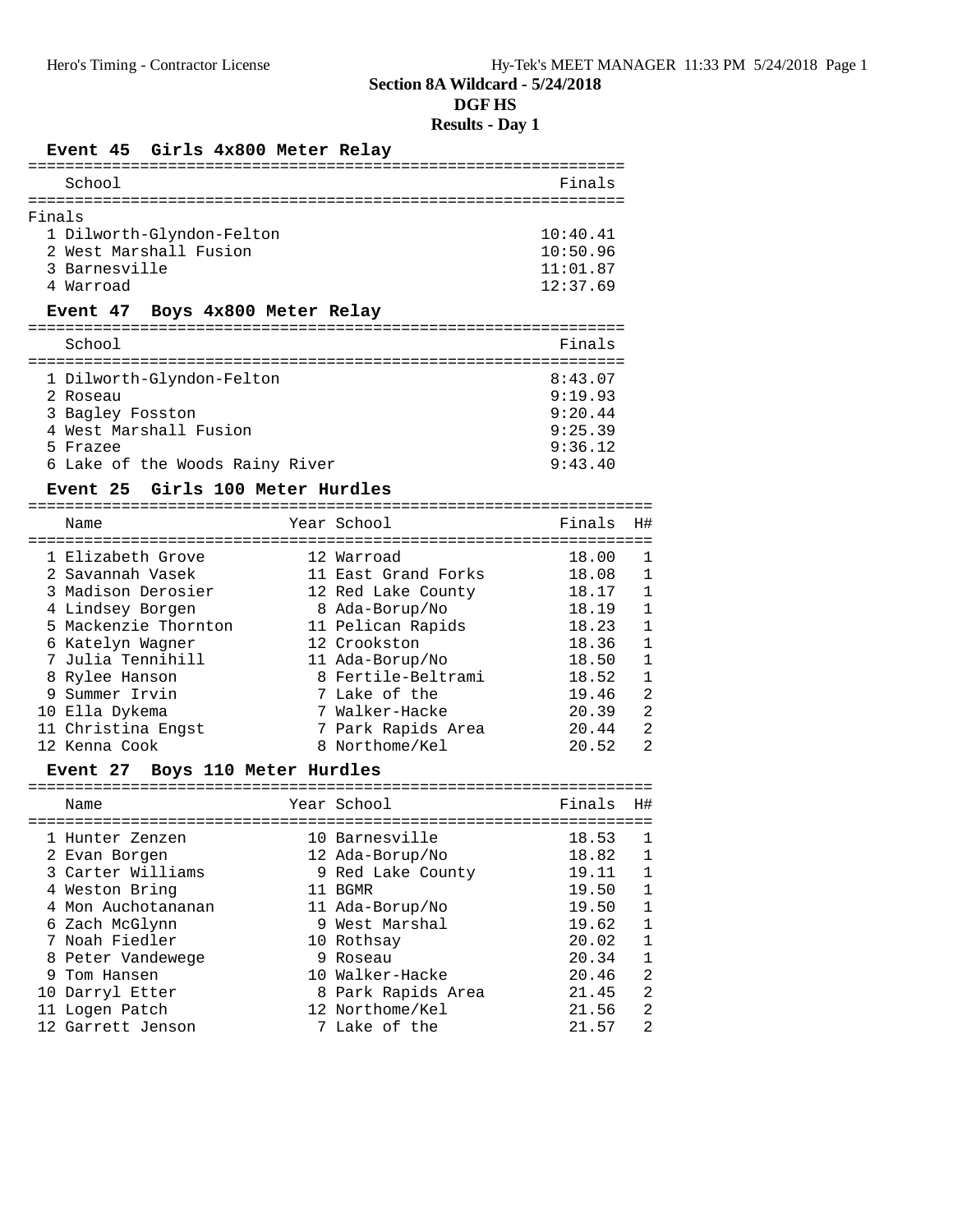#### Event 1 Girls 100 Meter Dash

| Name                 | Year School           | Finals | H#             |
|----------------------|-----------------------|--------|----------------|
| 1 Natalee Hockett    | 11 Nevis              | 13.63  | -1             |
| 2 Arabella Corey     | 11 Clearbrook-Gonvick | 13.99  | $\mathbf{1}$   |
| 2 Liz Webster        | 9 Kittson Coun        | 13.99  | $\mathbf{1}$   |
| 4 Annabell Phillips  | 8 Clearbrook-Gonvick  | 14.18  | $\mathbf{1}$   |
| 4 Johanna Westlund   | 9 Cass Lake-Bena      | 14.18  | $\mathbf{1}$   |
| 6 Macie Stanislawski | 8 East Grand Forks    | 14.35  | $\mathbf{1}$   |
| 7 Emily Smith        | 7 Barnesville         | 14.37  |                |
| 8 Celine Stroot      | 8 Roseau              | 14.38  | $\mathbf{1}$   |
| 9 Macyn Bloom        | 10 Fisher/EGF S       | 14.44  | $\mathfrak{D}$ |
| 10 Mariah McKeever   | 11 Ada-Borup/No       | 14.53  | 2              |
| 11 Miya Brandt       | 8 Ada-Borup/No        | 14.70  | $\mathfrak{D}$ |
| 12 Amelia Gunnufson  | 9 NCE/UH Titans       | 14.78  | 2              |

#### **Event 3 Boys 100 Meter Dash**

|  | Name                              | Year School                              | Finals         | H#                |
|--|-----------------------------------|------------------------------------------|----------------|-------------------|
|  | 1 Jaiden Wangstad<br>2 Josh Baker | 12 Bagley Fosston<br>12 Park Rapids Area | 11.95<br>12.08 | $\mathbf{1}$<br>1 |
|  | 3 Donnie Loegering                | 12 United Clay-Becker                    | 12.15          | $\mathbf{1}$      |
|  | 4 Chase LaVine                    | 10 Bagley Fosston                        | 12.18          | $\mathbf{1}$      |
|  | 5 Josiah May                      | 8 Park Rapids Area                       | 12.21          | 1                 |
|  | 6 Koby Phongsavath                | 11 Warroad                               | 12.44          | $\mathbf{1}$      |
|  | 7 Brady Borgen                    | 10 Ada-Borup/No                          | 12.58          | $\mathbf{1}$      |
|  | 8 Jared Brainard                  | 11 Ada-Borup/No                          | 12.66          | $\mathbf{1}$      |
|  | 8 Carter Vasek                    | 8 East Grand Forks                       | 12.66          | 2                 |
|  | 10 Jackson Wahl                   | 10 Barnesville                           | 12.68          | 2                 |
|  | 11 Daniel Lee                     | 10 Warroad                               | 12.78          | 2                 |
|  | 12 Chase Olderbak                 | 11 East Grand Forks                      | 12.80          | $\mathfrak{D}$    |
|  |                                   |                                          |                |                   |

#### **Event 37 Girls 4x200 Meter Relay**

| School                                                                                                                          | Finals                                                         |
|---------------------------------------------------------------------------------------------------------------------------------|----------------------------------------------------------------|
| 1 Park Christian<br>2 Kittson County Central<br>3 East Grand Forks<br>4 Barnesville<br>5 Nevis<br>6 Northome Kelliher Blackduck | 1:51.34<br>1:52.44<br>1:52.47<br>1:52.72<br>1:55.57<br>2:01.39 |
|                                                                                                                                 |                                                                |

#### **Event 39 Boys 4x200 Meter Relay**

| School                                                                                                                        | Finals                                                         |
|-------------------------------------------------------------------------------------------------------------------------------|----------------------------------------------------------------|
| 1 Frazee<br>2 Ada-Borup/Norman County<br>3 Roseau<br>4 Warroad<br>5 Walker-Hackensack-Akeley<br>6 Northome Kelliher Blackduck | 1:35.29<br>1:35.90<br>1:39.27<br>1:40.01<br>1:41.63<br>1:43.73 |
|                                                                                                                               |                                                                |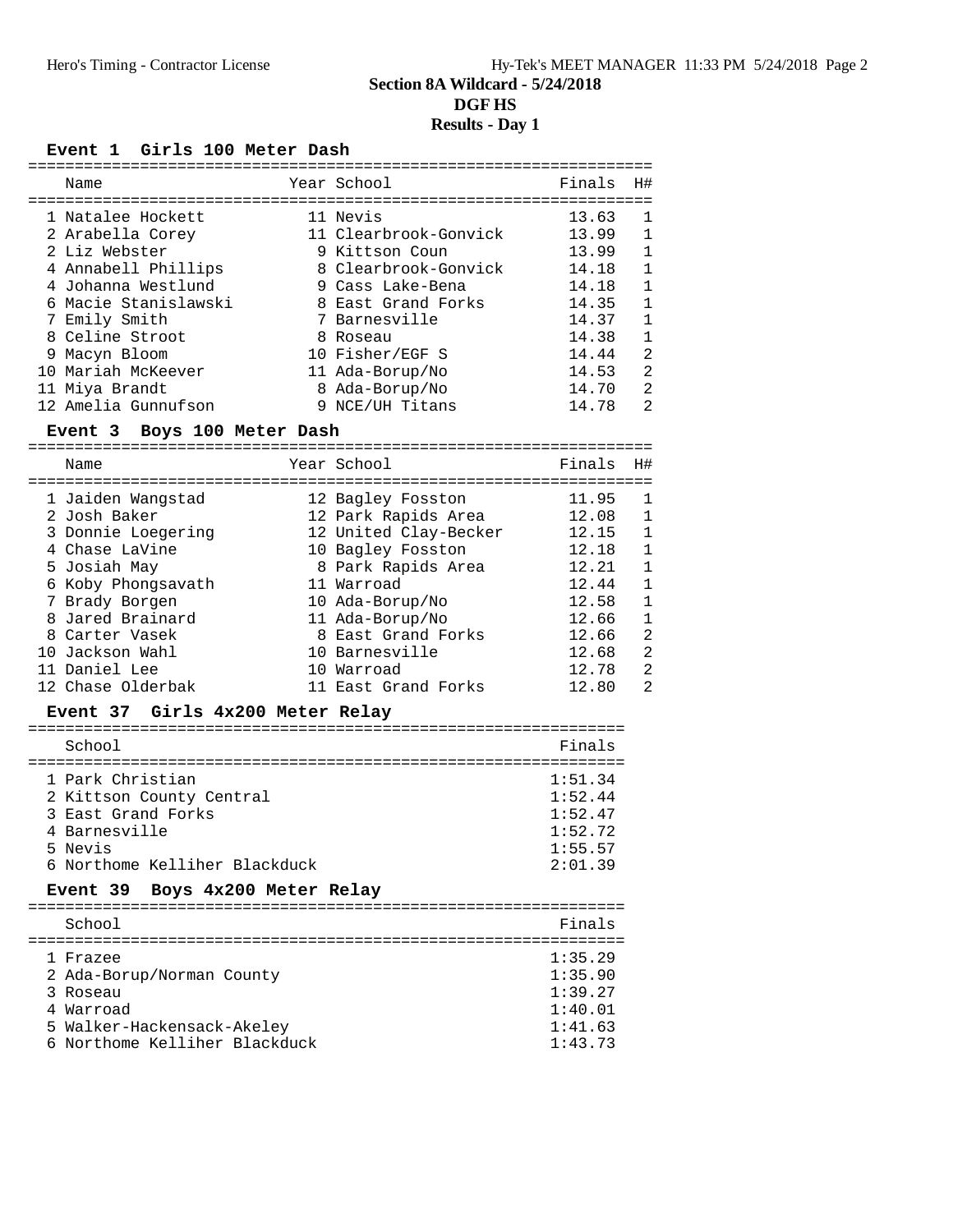| Event 17 Girls 1600 Meter Run                                                                                                                                                                                        |                                                                                                                                                                                                                        |                                                                                                                       |
|----------------------------------------------------------------------------------------------------------------------------------------------------------------------------------------------------------------------|------------------------------------------------------------------------------------------------------------------------------------------------------------------------------------------------------------------------|-----------------------------------------------------------------------------------------------------------------------|
| Name                                                                                                                                                                                                                 | Year School                                                                                                                                                                                                            | Finals                                                                                                                |
| 1 Casey Osowski<br>2 Abby Borowicz<br>3 Emily Bredman<br>4 Tianna Swanson<br>5 Morgan Kovar<br>6 Lydia Floden<br>7 Mya Askegaard<br>8 Emma Friend<br>9 Emma Vrieze<br>10 Kayleah Breitweser<br>11 Zoe Balda Steffens | 8 West Marshal<br>7 Crookston<br>8 Barnesville<br>7 NCE/UH Titans<br>8 East Grand Forks<br>7 East Grand Forks<br>7 Barnesville<br>8 Dilworth-Gly<br>7 Park Rapids Area<br>10 Park Rapids Area<br>10 Clearbrook-Gonvick | 5:51.30<br>6:01.82<br>6:04.84<br>6:05.55<br>6:09.97<br>6:12.81<br>6:16.36<br>6:18.38<br>6:44.36<br>6:49.05<br>6:51.43 |
| 12 Stroeing Saide                                                                                                                                                                                                    | 7 Northome/Kel                                                                                                                                                                                                         | 7:07.08                                                                                                               |

# **Event 19 Boys 1600 Meter Run**

| Name                                                                                                                            | Year School                                                                                                                   | Finals                                                                    |
|---------------------------------------------------------------------------------------------------------------------------------|-------------------------------------------------------------------------------------------------------------------------------|---------------------------------------------------------------------------|
| 1 Mason Kerr<br>2 Ben Brantner<br>3 Kyle Erickson<br>4 Hayden Reitmeier<br>5 Ian Ziebarth<br>6 Chris Longtin<br>7 Andrew Amberg | 8 Dilworth-Gly<br>10 Crookston<br>10 Roseau<br>10 Fisher/EGF S<br>10 Park Christian<br>10 Red Lake County<br>11 NCE/UH Titans | 4:59.05<br>5:04.84<br>5:05.64<br>5:08.54<br>5:11.04<br>5:15.14<br>5:16.05 |
| 8 Lewis Helmers<br>9 Preston Renneburg<br>10 William Bly<br>11 Rylley Clark<br>12 Seth Meikle                                   | 9 Frazee<br>11 Park Rapids Area<br>11 Mahnomen Waubun<br>11 Park Rapids Area<br>7 Lake of the                                 | 5:16.21<br>5:19.16<br>5:28.15<br>5:28.72<br>5:36.13                       |

## **Event 33 Girls 4x100 Meter Relay**

| School                                                                                                                                  | Finals                                             |
|-----------------------------------------------------------------------------------------------------------------------------------------|----------------------------------------------------|
| 1 Barnesville<br>2 West Marshall Fusion<br>3 East Grand Forks<br>4 Park Christian<br>5 Clearbrook-Gonvick<br>6 Walker-Hackensack-Akeley | 53.08<br>53.48<br>54.07<br>55.29<br>57.09<br>58.23 |
|                                                                                                                                         |                                                    |

### **Event 35 Boys 4x100 Meter Relay**

| School                                                                                                                                 | Finals                                             |
|----------------------------------------------------------------------------------------------------------------------------------------|----------------------------------------------------|
| 1 Barnesville<br>2 Pelican Rapids<br>3 West Marshall Fusion<br>4 Roseau<br>5 Walker-Hackensack-Akeley<br>6 Northome Kelliher Blackduck | 46.10<br>46.37<br>47.57<br>48.09<br>49.15<br>49.23 |
|                                                                                                                                        |                                                    |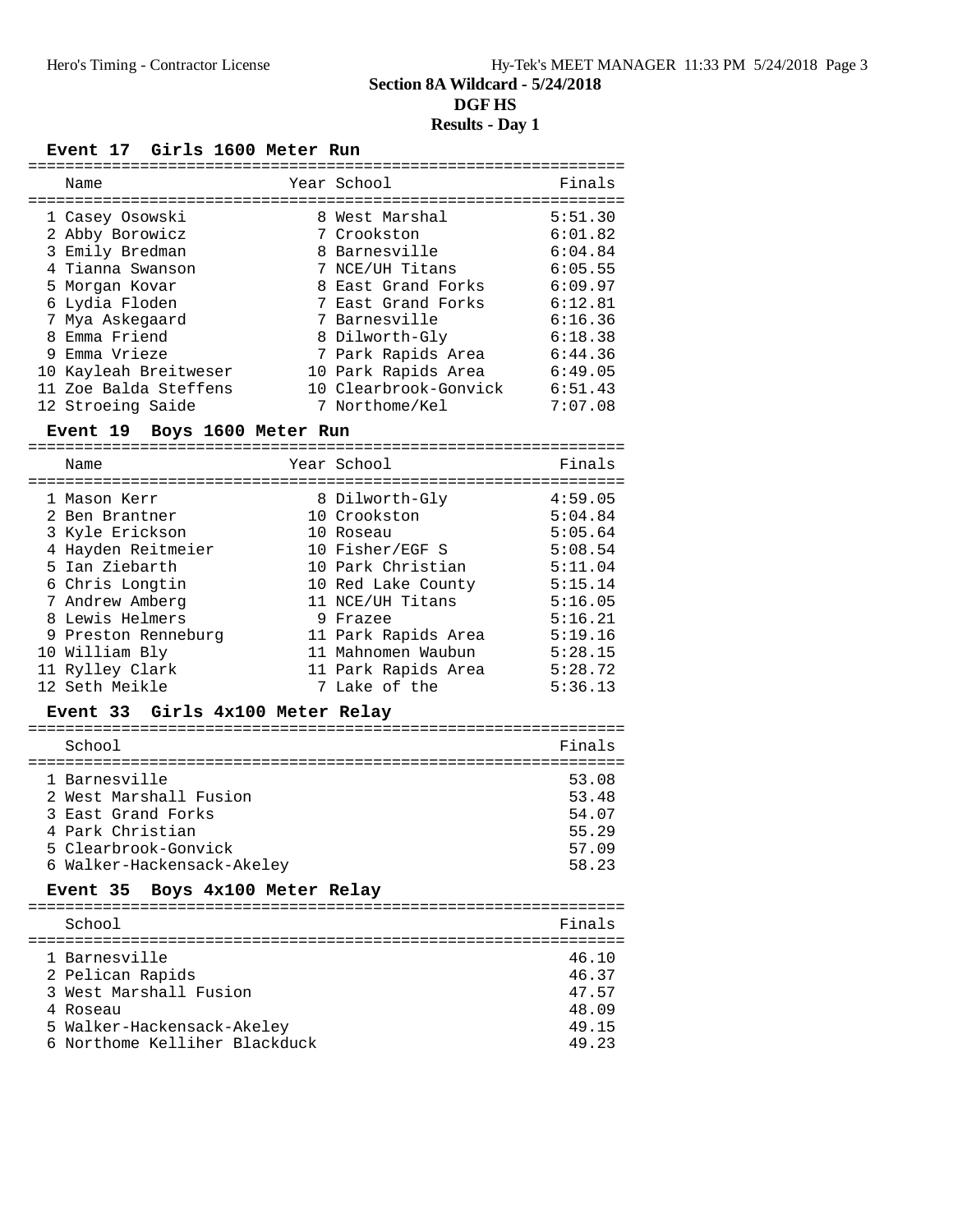#### Event 9 Girls 400 Meter Dash

|  | Name                   | Year School           | Finals  | H#           |
|--|------------------------|-----------------------|---------|--------------|
|  | 1 Hollie Knott         | 9 Red Lake County     | 1:05.08 | $\mathbf{1}$ |
|  | 2 Olivia Goulet        | 8 Warroad             | 1:05.23 | 1            |
|  | 3 Riley Mooney         | 8 West Marshal        | 1:05.53 | $\mathbf{1}$ |
|  | 4 Anke Weirsma         | 9 Crookston           | 1:05.61 | 1            |
|  | 5 Isabelle Gaytan      | 9 Dilworth-Gly        | 1:06.36 | $\mathbf{1}$ |
|  | 6 Jimi Brommenschenkel | 8 Ada-Borup/No        | 1:08.32 | 1            |
|  | 7 Abbie Strandlie      | 8 Walker-Hacke        | 1:09.29 | $\mathbf{1}$ |
|  | 8 Sophia Jesness       | 9 Bagley Fosston      | 1:09.67 | $\mathbf{1}$ |
|  | 9 Riley Pike           | 7 Park Rapids Area    | 1:10.43 | 2            |
|  | 10 Paige Hildebrandt   | 9 Northome/Kel        | 1:10.49 | 2            |
|  | 11 Mia Gehrig          | 10 United Clay-Becker | 1:11.01 | 2            |
|  | 12 Abbey Miller        | Frazee                | 1:11.83 | 2            |

#### **Event 11 Boys 400 Meter Dash**

| Name                    | Year School           | Finals | H#           |
|-------------------------|-----------------------|--------|--------------|
|                         |                       |        |              |
| 1 Connor Thompson       | 12 Ada-Borup/No       | 55.86  | 1            |
| 2 Kamron KeenanSyverson | 10 United Clay-Becker | 55.98  | 1            |
| 3 Jory Vosek            | 9 Fisher/EGF S        | 56.44  | 1            |
| 4 Steven Taves          | 12 Dilworth-Gly       | 57.03  | $\mathbf{1}$ |
| 5 James Furey           | 11 Pelican Rapids     | 57.31  | 1            |
| 6 Kian Scott            | 11 Park Rapids Area   | 57.63  | 1            |
| 7 Alex Fahey            | 11 Northome/Kel       | 57.98  | 1            |
| 8 Paul Huglen           | 9 Roseau              | 58.11  | 1            |
| 9 Kaleb Stearns         | 8 Park Rapids Area    | 58.28  | 2            |
| 10 Evan Grove           | 10 Warroad            | 58.67  | 2            |
| 11 Blake Bergeson       | 11 TrekNorth          | 59.11  | 2            |
| 12 Logan Waage          | BGMR                  | 59.82  | 2            |

#### **Event 29 Girls 300 Meter Hurdles**

|  | Name                            |  | Year School                               | Finals  | H#             |  |  |  |
|--|---------------------------------|--|-------------------------------------------|---------|----------------|--|--|--|
|  |                                 |  |                                           |         |                |  |  |  |
|  | 1 Breanna Kressin               |  | 8 Crookston                               | 52.61   | 1              |  |  |  |
|  | 2 Kaylie Breid                  |  | 12 Dilworth-Gly                           | 52.78   | 1              |  |  |  |
|  | 3 Madison Derosier              |  | 12 Red Lake County                        | 53.17   | $\mathbf{1}$   |  |  |  |
|  | 4 Regan Anderson                |  | 9 Park Christian                          | 53.23   | $\mathbf{1}$   |  |  |  |
|  | 5 Mackenzie Weinberger          |  | 12 Park Christian                         | 53.45   | $\mathbf{1}$   |  |  |  |
|  | 6 Kaylie Isaman                 |  | 11 Pelican Rapids                         | 53.59   | 1              |  |  |  |
|  | 7 Dezi Bushaw                   |  | 10 East Grand Forks                       | 53.74   | 1              |  |  |  |
|  | 8 Elizabeth Gabrielson          |  | 8 East Grand Forks                        | 54.25   | $\mathbf{1}$   |  |  |  |
|  | 9 Quinn Hunter                  |  | 8 Park Rapids Area                        | 55.15   | 2              |  |  |  |
|  | 10 Jessica Schmidtke            |  | 11 Walker-Hacke                           | 57.68   | 2              |  |  |  |
|  | 11 Christina Engst              |  | 7 Park Rapids Area                        | 1:00.19 | 2              |  |  |  |
|  | 12 Johnson Monica               |  | 8 Northome/Kel                            | 1:02.59 | $\mathfrak{D}$ |  |  |  |
|  | Event 31 Boys 300 Meter Hurdles |  |                                           |         |                |  |  |  |
|  | $-$                             |  | $\sim$ $\sim$ $\sim$ $\sim$ $\sim$ $\sim$ | - '     | $- - 11$       |  |  |  |

| Name                   | Year School     | Finals H# |
|------------------------|-----------------|-----------|
|                        |                 |           |
| 1 Joby Geifer          | 11 Frazee       | 44.78     |
| 2 Vitor Vac Bitu Alves | 10 Ada-Borup/No | 45.72 1   |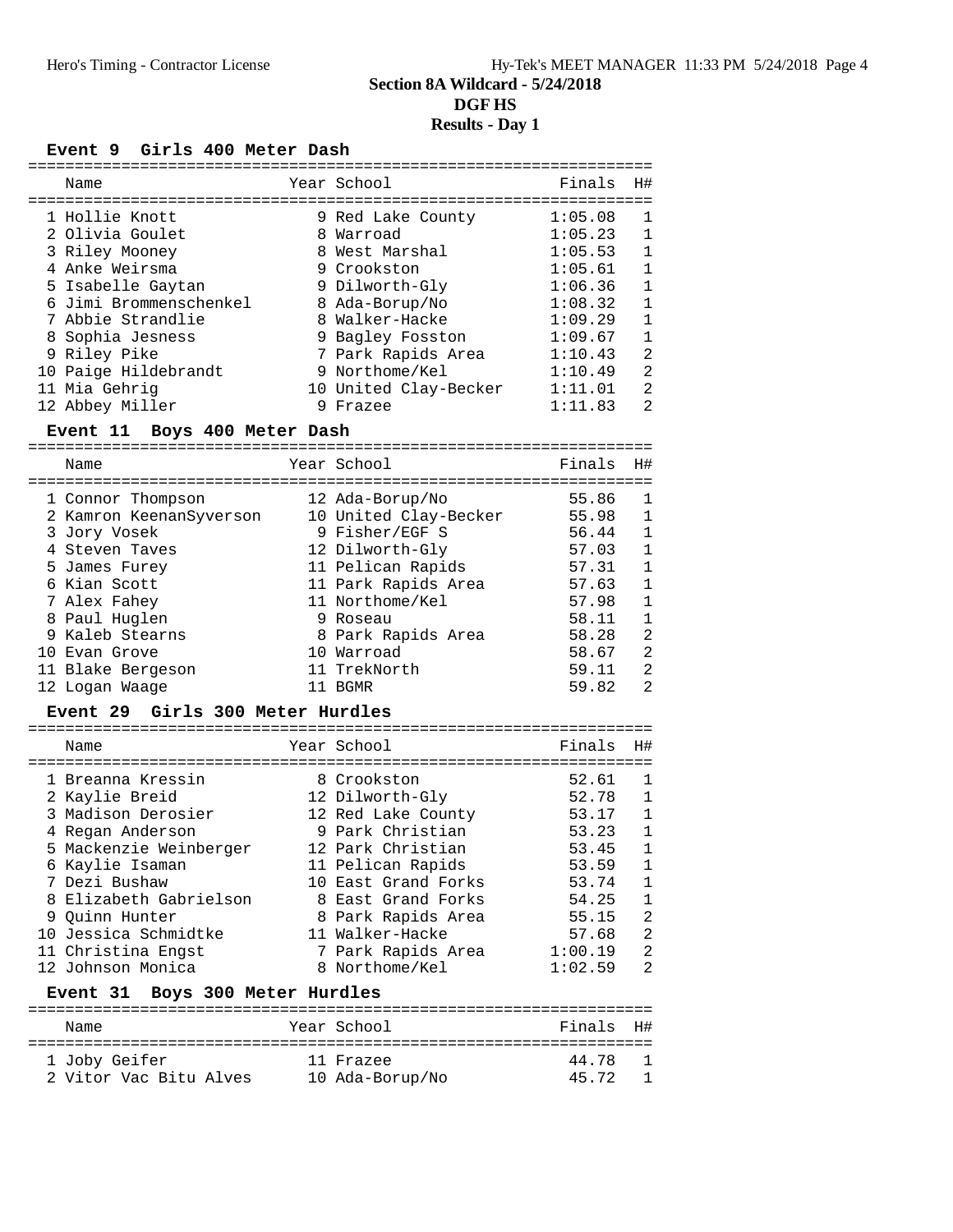**Section 8A Wildcard - 5/24/2018**

**DGF HS**

### **Results - Day 1**

#### **....Event 31 Boys 300 Meter Hurdles**

| 3 Hunter Zenzen   | 10 Barnesville        | 46.09 | $\overline{1}$ |
|-------------------|-----------------------|-------|----------------|
| 4 Isaac Janssen   | 10 Park Christian     | 46.65 | -1             |
| 5 Ryden Jacobson  | 12 Roseau             | 47.62 | $\overline{1}$ |
| 6 Ben Engebretson | 10 Clearbrook-Gonvick | 48.35 | $\mathbf{1}$   |
| 7 Rudy Juarez     | 11 East Grand Forks   | 49.40 | -1             |
| 8 Carter Williams | 9 Red Lake County     | 49.55 | - 1            |
| 9 Tom Hansen      | 10 Walker-Hacke       | 49.70 | $\overline{2}$ |
| 10 Carter Vasek   | 8 East Grand Forks    | 49.87 | - 2            |
| 11 Trapper Miller | 12 Walker-Hacke       | 50.19 | - 2            |
| 12 Angelo O'Shea  | 9 Cass Lake-Bena      | 51.46 | - 2.           |

#### **Event 13 Girls 800 Meter Run**

| Name                     | Year School         | Finals  |
|--------------------------|---------------------|---------|
| 1 Kate Helgeson          | 9 Roseau            | 2:35.32 |
| 2 Samantha Passa         | 9 Barnesville       | 2:36.51 |
| 3 McKenna Garrett        | 11 East Grand Forks | 2:36.75 |
| 4 Brooklyn Erickson      | 12 Ada-Borup/No     | 2:37.64 |
| 5 Marin Roragen          | 8 Fertile-Beltrami  | 2:37.76 |
| 5 Luisa Bernia           | 12 Crookston        | 2:37.76 |
| 7 Isabella Tollefson     | 9 Dilworth-Gly      | 2:37.98 |
| 8 Kjerstin Nelson        | 8 Red Lake County   | 2:38.47 |
| 9 Jessica Kaseman        | 10 Park Rapids Area | 2:43.82 |
| 10 Shuh-Dietrich Trinity | 10 Northome/Kel     | 2:48.65 |
| 11 Carolyn Oberfell      | 7 Walker-Hacke      | 2:51.10 |
| 12 Kylee Humphrey        | 10 TrekNorth        | 2:51.31 |

#### **Event 15 Boys 800 Meter Run**

| Name                                                                                                                                                                                                                 | Year School                                                                                                                                                                                                  | Finals                                                                                                                |
|----------------------------------------------------------------------------------------------------------------------------------------------------------------------------------------------------------------------|--------------------------------------------------------------------------------------------------------------------------------------------------------------------------------------------------------------|-----------------------------------------------------------------------------------------------------------------------|
| 1 Hunter Stai<br>2 Nick Mathsen<br>3 Dylan Taves<br>4 Jace Thompson<br>5 Jonathan Krueger<br>6 Archer Oothoudt<br>7 Andrew Cunningham<br>8 Chris Longtin<br>9 Trey Nichols<br>10 Seth McGregor<br>11 Jaquincy Hammer | 12 Bagley Fosston<br>12 Ada-Borup/No<br>11 Dilworth-Gly<br>10 Ada-Borup/No<br>8 East Grand Forks<br>10 TrekNorth<br>9 Lake of the<br>10 Red Lake County<br>9 BGMR<br>12 West Marshal<br>9 Clearbrook-Gonvick | 2:10.61<br>2:10.72<br>2:11.43<br>2:11.64<br>2:14.62<br>2:16.20<br>2:17.93<br>2:18.46<br>2:19.33<br>2:20.24<br>2:21.86 |
| 12 Wyatt Roller                                                                                                                                                                                                      | 9 Barnesville                                                                                                                                                                                                | 2:22.87                                                                                                               |

#### **Event 5 Girls 200 Meter Dash**

| Name                | Year School     | Finals | H#             |
|---------------------|-----------------|--------|----------------|
| 1 Baylie Narum      | 12 Dilworth-Gly | 28.08  | $\overline{1}$ |
| 2 Mariah McKeever   | 11 Ada-Borup/No | 28.34  | $\mathbf{1}$   |
| 3 Ellie Reierson    | 9 Frazee        | 28.73  | $\overline{1}$ |
| 4 Emily Schoenecker | 8 Barnesville   | 28.78  | $\mathbf{1}$   |
| 5 Paige Haack       | 7 Lake of the   | 29.16  | $\mathbf{1}$   |
| 6 Teagen Carlstrom  | 12 Crookston    | 29.38  | -1             |
|                     |                 |        |                |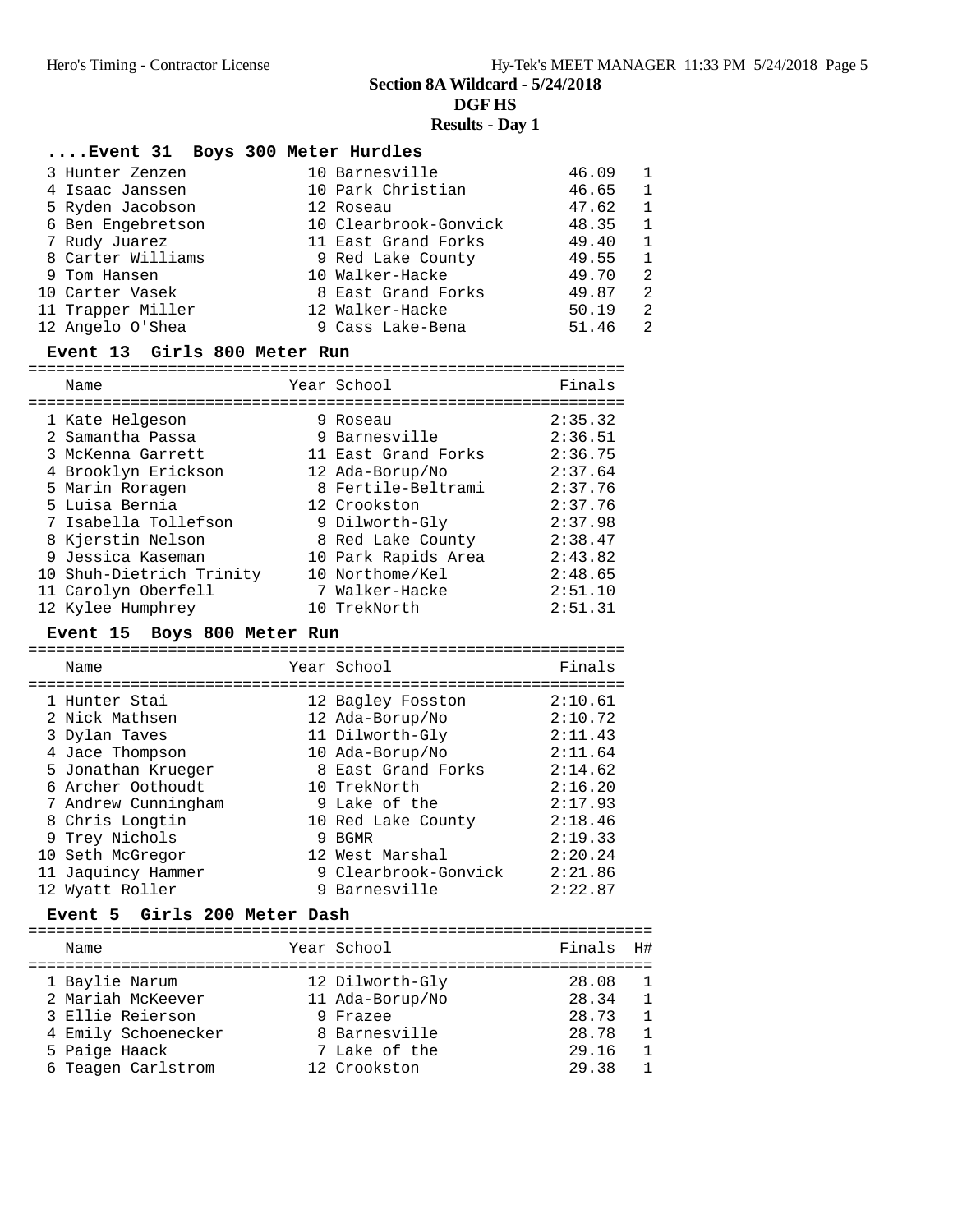**Section 8A Wildcard - 5/24/2018**

#### **DGF HS**

#### **Results - Day 1**

# **....Event 5 Girls 200 Meter Dash**

| 7 Taylor Nordin         | 9 Walker-Hacke      | 29.52 | $\overline{1}$ |
|-------------------------|---------------------|-------|----------------|
| 8 Kamree Carlson        | 10 Park Rapids Area | 29.58 | $\overline{1}$ |
| 9 Nadia Yliniemi Hensel | 7 Park Rapids Area  | 29.65 | 2              |
| 10 Sarah McFarlane      | 10 Warroad          | 29.83 | 2              |
| 11 Jennika Hewitt       | 8 Kittson Coun      | 29.97 | 2              |
| 12 Rachel Oualley       | 10 East Grand Forks | 30.17 | $\overline{2}$ |
|                         |                     |       |                |

#### **Event 7 Boys 200 Meter Dash**

| Name |                                                                                                                                                                                                                           | Finals                                                                                                                                                                                                                                             | H#             |
|------|---------------------------------------------------------------------------------------------------------------------------------------------------------------------------------------------------------------------------|----------------------------------------------------------------------------------------------------------------------------------------------------------------------------------------------------------------------------------------------------|----------------|
|      |                                                                                                                                                                                                                           | 24.68                                                                                                                                                                                                                                              | 1              |
|      |                                                                                                                                                                                                                           | 24.81                                                                                                                                                                                                                                              | 1              |
|      |                                                                                                                                                                                                                           | 25.01                                                                                                                                                                                                                                              | 1              |
|      |                                                                                                                                                                                                                           | 25.12                                                                                                                                                                                                                                              | $\mathbf{1}$   |
|      |                                                                                                                                                                                                                           | 25.15                                                                                                                                                                                                                                              | 1              |
|      |                                                                                                                                                                                                                           | 25.16                                                                                                                                                                                                                                              | 1              |
|      |                                                                                                                                                                                                                           | 25.27                                                                                                                                                                                                                                              | 1              |
|      |                                                                                                                                                                                                                           | 25.32                                                                                                                                                                                                                                              | $\mathbf{1}$   |
|      |                                                                                                                                                                                                                           | 25.36                                                                                                                                                                                                                                              | $\overline{2}$ |
|      |                                                                                                                                                                                                                           | 25.46                                                                                                                                                                                                                                              | 2              |
|      |                                                                                                                                                                                                                           | 25.57                                                                                                                                                                                                                                              | 2              |
|      |                                                                                                                                                                                                                           | 25.83                                                                                                                                                                                                                                              | 2              |
|      | 1 Jacob Morgan<br>2 Colton Dauksavage<br>3 Brady Winter<br>4 Josh Bernia<br>5 Damen Bakke<br>6 Shawn Skjold<br>7 Mason Kreger<br>8 Dylan Cain<br>9 Isaac Dryburgh<br>10 Noah Glad<br>11 Xavier Mitchell<br>12 Paul Huglen | Year School<br>10 Barnesville<br>10 East Grand Forks<br>10 Dilworth-Gly<br>10 Crookston<br>11 Clearbrook-Gonvick<br>10 United Clay-Becker<br>9 Lake of the<br>12 Warroad<br>11 Bagley Fosston<br>11 United Clay-Becker<br>10 Lake of the<br>Roseau |                |

#### **Event 21 Girls 3200 Meter Run**

| Name                 | Year School         | Finals   |
|----------------------|---------------------|----------|
| 1 Raegan Dawson      | 8 Dilworth-Gly      | 13:14.83 |
| 2 Brooke Olson       | 8 BGMR              | 13:32.48 |
| 3 Ouincie Floden     | 9 East Grand Forks  | 13:33.59 |
| 4 Amelia Overgaard   | 8 Crookston         | 13:41.42 |
| 5 Natalie Peterson   | 7 West Marshal      | 13:56.21 |
| 6 Tessa Hultin       | 10 Park Christian   | 13:56.43 |
| 7 Korina Holte       | 9 Ada-Borup/No      | 14:09.09 |
| 8 Emma Friend        | 8 Dilworth-Gly      | 14:34.14 |
| 9 Whitney Steffel    | 11 Park Rapids Area | 14:58.45 |
| 10 Mercedes Forseman | 10 Park Rapids Area | 15:58.65 |
| 11 Larson Gretchen   | 7 Northome/Kel      | 16:43.24 |
| 12 Willow Damar      | 10 Walker-Hacke     | 18:21.36 |

#### **Event 23 Boys 3200 Meter Run**

|  | Name                                                                                                                                                                   | Year School                                                                                                                                               | Finals                                                                                                   |
|--|------------------------------------------------------------------------------------------------------------------------------------------------------------------------|-----------------------------------------------------------------------------------------------------------------------------------------------------------|----------------------------------------------------------------------------------------------------------|
|  | 1 Bryce James<br>2 Mason Kerr<br>3 Christian Carlson<br>4 Ian Ziebarth<br>5 Tristan Anderson<br>6 Chandler Grey<br>7 Evan Pohl<br>8 Zach Van Batavia<br>9 Devin Lykins | 12 Park Rapids Area<br>8 Dilworth-Gly<br>9 Frazee<br>10 Park Christian<br>9 Roseau<br>8 Dilworth-Gly<br>7 Nevis<br>8 Park Rapids Area<br>9 Bagley Fosston | 11:09.18<br>11:33.31<br>11:36.20<br>11:38.65<br>11:41.18<br>11:42.24<br>11:48.64<br>11:52.01<br>12:18.30 |
|  | 10 Jack Goulet                                                                                                                                                         | 7 Warroad                                                                                                                                                 | 12:21.78                                                                                                 |
|  |                                                                                                                                                                        |                                                                                                                                                           |                                                                                                          |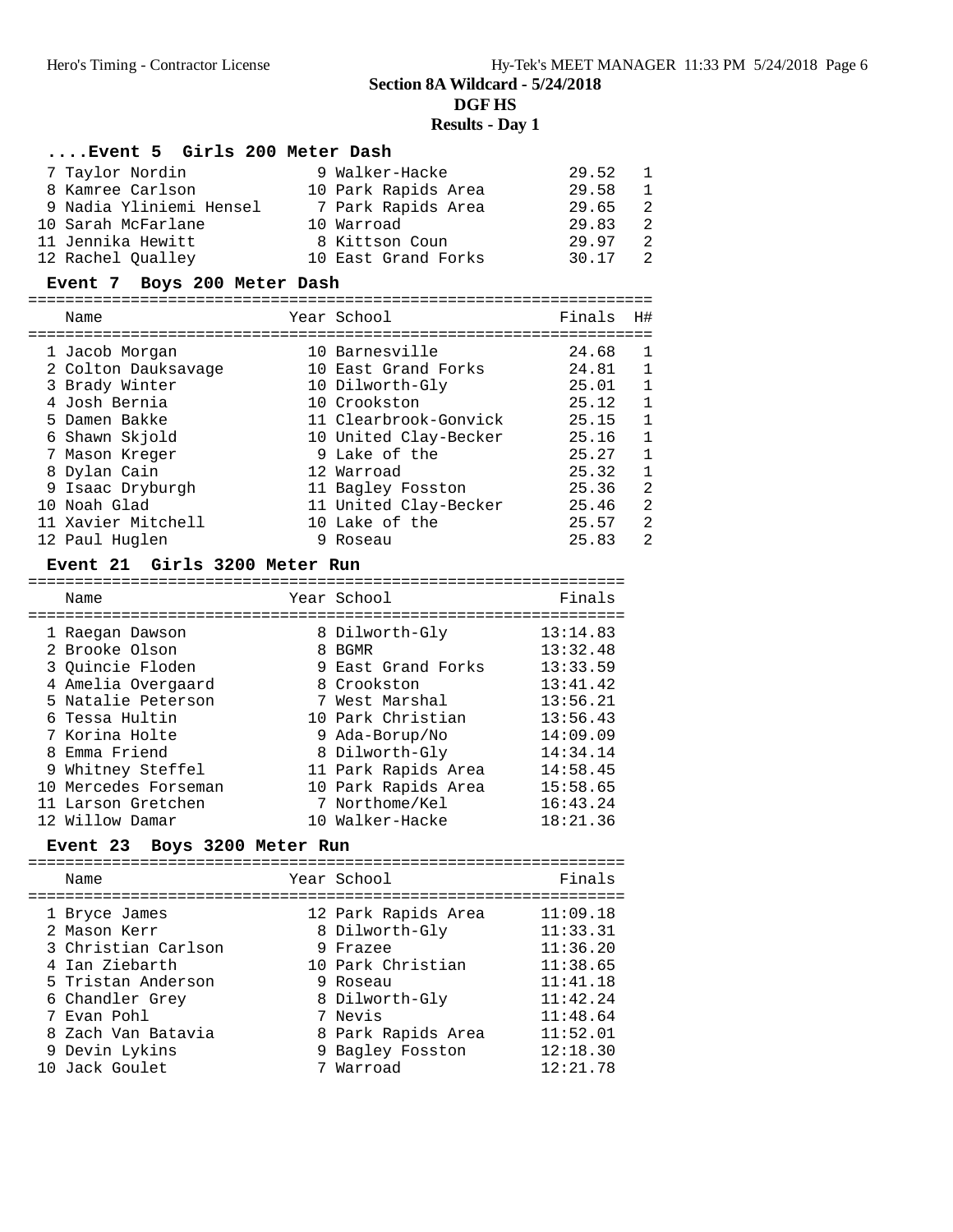**Results - Day 1**

| $\ldots$ . Event 23                          | Boys 3200 Meter Run |                                         |                            |
|----------------------------------------------|---------------------|-----------------------------------------|----------------------------|
| 11 Talon Hilligas                            |                     | 10 BGMR                                 | 12:27.37                   |
| 12 Luke Hruby                                |                     | 8 Warroad                               | 12:47.00                   |
| Event 41 Girls 4x400 Meter Relay             |                     |                                         |                            |
| School                                       |                     |                                         | Finals                     |
| l Roseau                                     |                     |                                         | 4:21.37                    |
| 2 Barnesville                                |                     |                                         | 4:22.29                    |
| 3 East Grand Forks                           |                     |                                         | 4:23.72                    |
| 4 Park Christian                             |                     |                                         | 4:24.35                    |
| 5 Northome Kelliher Blackduck                |                     |                                         | 4:32.36                    |
| 6 Bagley Fosston                             |                     |                                         | 4:39.68                    |
| Event 43 Boys 4x400 Meter Relay              |                     |                                         |                            |
| School                                       |                     |                                         | Finals                     |
| 1 Frazee                                     |                     |                                         | 3:34.83                    |
| 2 Ada-Borup/Norman County                    |                     |                                         | 3:35.12                    |
| 3 Walker-Hackensack-Akeley                   |                     |                                         | 3:47.40                    |
| 4 Lake of the Woods Rainy River              |                     |                                         | 3:52.11                    |
| 5 Crookston                                  |                     |                                         | 3:54.53                    |
| 6 Warroad                                    |                     |                                         | 3:55.50                    |
| Event 49 Girls High Jump                     |                     |                                         |                            |
| ===============================              |                     |                                         |                            |
| Name                                         |                     | Year School                             | Finals                     |
|                                              |                     |                                         |                            |
| 1 Belle Peterson                             |                     | 7 Barnesville                           | $4 - 08.00$                |
| 1 Jenna Poppel                               |                     | 10 Barnesville                          | $4 - 08.00$                |
| 3 Alyssa Landsem                             |                     | 12 Dilworth-Gly                         | $4 - 06.00$                |
| 3 Alison Freier                              |                     | 10 Dilworth-Gly                         | $4 - 06.00$                |
| 3 Rachel Schmiedeberg                        |                     | 8 Kittson Coun                          | $4 - 06.00$                |
| 3 Rylee Moore                                |                     | 8 Frazee                                | $4 - 06.00$                |
| 7 Rachel Hefta                               |                     | 11 Crookston                            | $4 - 04.00$                |
| 7 Grace Rue                                  |                     | 9 Bagley Fosston                        | $4 - 04.00$                |
| 7 Shelby Durand                              |                     | 10 West Marshal                         | $4 - 04.00$                |
| 7 Kate Helgeson                              |                     | 9 Roseau                                | $4 - 04.00$                |
| 7 Quinn Hunter                               |                     | 8 Park Rapids Area                      | $4 - 04.00$                |
| 12 Simone Wolff                              |                     | 8 Park Rapids Area                      | $4 - 02.00$                |
| 12 Paige Haack<br>Boys High Jump<br>Event 51 |                     | 7 Lake of the                           | $4 - 02.00$                |
|                                              |                     |                                         |                            |
| Name                                         |                     | Year School                             | Finals                     |
|                                              |                     | 12 Walker-Hacke                         |                            |
| 1 Trapper Miller                             |                     |                                         | $5 - 09.00$<br>$5 - 07.00$ |
| 2 Avery Wolff                                |                     | 10 Park Rapids Area<br>12 NCE/UH Titans | $5 - 05.00$                |
| 3 Jaden Sagedahl<br>3 Weston Bring           |                     | 11 BGMR                                 | $5 - 05.00$                |
| 3 Tyler Sea                                  |                     | 11 Walker-Hacke                         | $5 - 05.00$                |
| 6 Dan Wilson                                 |                     | 12 Dilworth-Gly                         | $5 - 03.00$                |
| 6 Adam LePard<br>6 Jonathon Parsons          |                     | 11 Roseau                               | $5 - 03.00$<br>$5 - 03.00$ |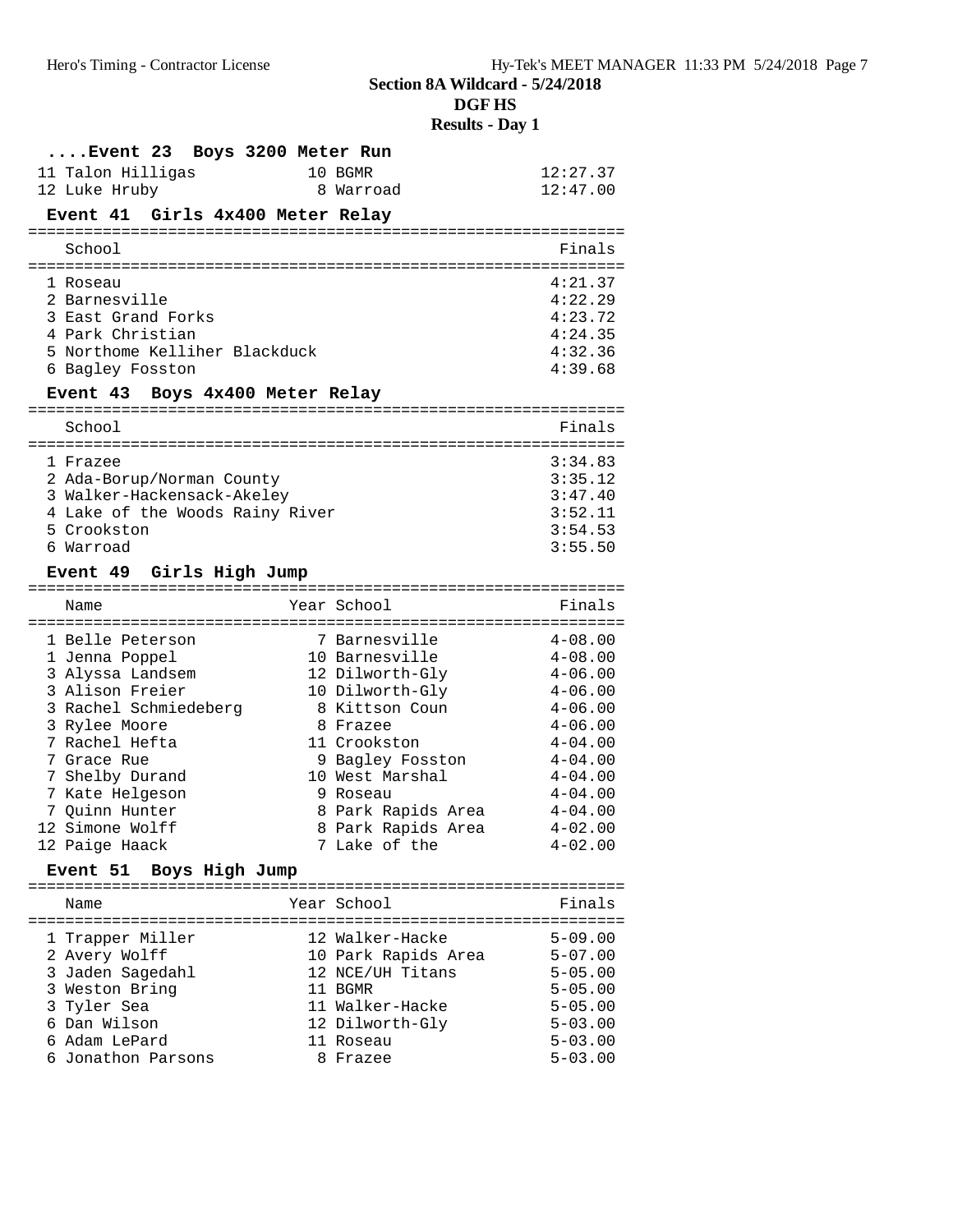# **DGF HS Results - Day 1**

# **....Event 51 Boys High Jump**

| 6 Izaah Bennefeld  | 10 Fertile-Beltrami | $5 - 03.00$ |
|--------------------|---------------------|-------------|
| 6 Kael Snetsinger  | 10 Mahnomen Waubun  | $5 - 03.00$ |
| 11 Micah Freud     | 9 Warroad           | $5 - 01.00$ |
| 12 Conner Adams    | 9 Warroad           | $4 - 11.00$ |
| 12 Carter Williams | 9 Red Lake County   | $4 - 11.00$ |

### **Event 53 Girls Pole Vault**

| Name                                 | Year School                           | Finals                     |
|--------------------------------------|---------------------------------------|----------------------------|
| 1 Gracie Arends<br>1 Tayla Dufault   | 10 Dilworth-Gly<br>9 Dilworth-Gly     | $7 - 05.00$<br>$7 - 05.00$ |
| 1 Natalie Votava                     | 11 Barnesville                        | $7 - 05.00$                |
| 4 Emily Spilde                       | 11 Barnesville                        | $6 - 11.00$                |
| 4 Coral Johnson<br>4 Paige Michalski | 11 Park Rapids Area<br>7 West Marshal | $6 - 11.00$<br>$6 - 11.00$ |
| 4 Gwendolyn Devries                  | 7 Walker-Hacke                        | $6 - 11.00$                |
| 8 Kamara Brunelle                    | 11 Warroad                            | $6 - 05.00$                |
| 8 Rebekah Fraser                     | 11 Lake of the                        | $6 - 05.00$                |
| 10 Brooke Olson                      | 8 BGMR                                | $5 - 11.00$                |

#### **Event 55 Boys Pole Vault**

| Name                | Year School         | Finals       |
|---------------------|---------------------|--------------|
| 1 Lukas Meier       | 11 Crookston        | $10 - 11.00$ |
| 2 Zackary Stevenson | 9 Walker-Hacke      | $10 - 05.00$ |
| 2 Andrew Wadsworth  | 11 Fertile-Beltrami | $10 - 05.00$ |
| 4 Gavin Byron       | 10 Ada-Borup/No     | $9 - 11.00$  |
| 4 Zach McGlynn      | 9 West Marshal      | $9 - 11.00$  |
| 4 Caleb Drescher    | 12 Frazee           | $9 - 11.00$  |
| 4 Will Snobl        | 11 Bagley Fosston   | $9 - 11.00$  |
| 8 Ryan Pederson     | 11 West Marshal     | $9 - 05.00$  |
| 8 Chase LaVine      | 10 Bagley Fosston   | $9 - 05.00$  |
| 8 Gavin Gullikson   | 8 West Marshal      | $9 - 05.00$  |
| 8 Hunter Hitchen    | 10 Fertile-Beltrami | $9 - 05.00$  |
| 8 Sylas Reinhart    | 10 Ada-Borup/No     | $9 - 05.00$  |
| 13 Isaiah Dryburgh  | 10 Bagley Fosston   | $8 - 11.00$  |

# **Event 57 Girls Long Jump**

| Name                                                                                                                                                                                                                   | Year School                                                                                                                                                                                           | Finals                                                                                                                                                                       |
|------------------------------------------------------------------------------------------------------------------------------------------------------------------------------------------------------------------------|-------------------------------------------------------------------------------------------------------------------------------------------------------------------------------------------------------|------------------------------------------------------------------------------------------------------------------------------------------------------------------------------|
| 1 Megan LaCrosse<br>2 Claire Meyer<br>3 Aaliyah Creekmore<br>4 Baylie Narum<br>5 Emily Schoenecker<br>5 Hayden Winjum<br>7 Paige Oswald<br>8 Rylie Mortimer<br>9 Hanna Worms<br>10 Kylli Anderson<br>11 Arabella Corey | 12 Red Lake County<br>11 Barnesville<br>10 BGMR<br>12 Dilworth-Gly<br>8 Barnesville<br>8 Crookston<br>10 Frazee<br>10 West Marshal<br>9 Mahnomen Waubun<br>10 Bagley Fosston<br>11 Clearbrook-Gonvick | $15 - 03.25$<br>$15 - 01.25$<br>$15 - 01.00$<br>$15 - 00.25$<br>$15 - 00.00$<br>$15 - 00.00$<br>$14 - 10.50$<br>$14 - 09.00$<br>$14 - 06.00$<br>$14 - 01.00$<br>$14 - 00.00$ |
| 12 Nadia Yliniemi Hensel                                                                                                                                                                                               | 7 Park Rapids Area                                                                                                                                                                                    | $13 - 11.50$                                                                                                                                                                 |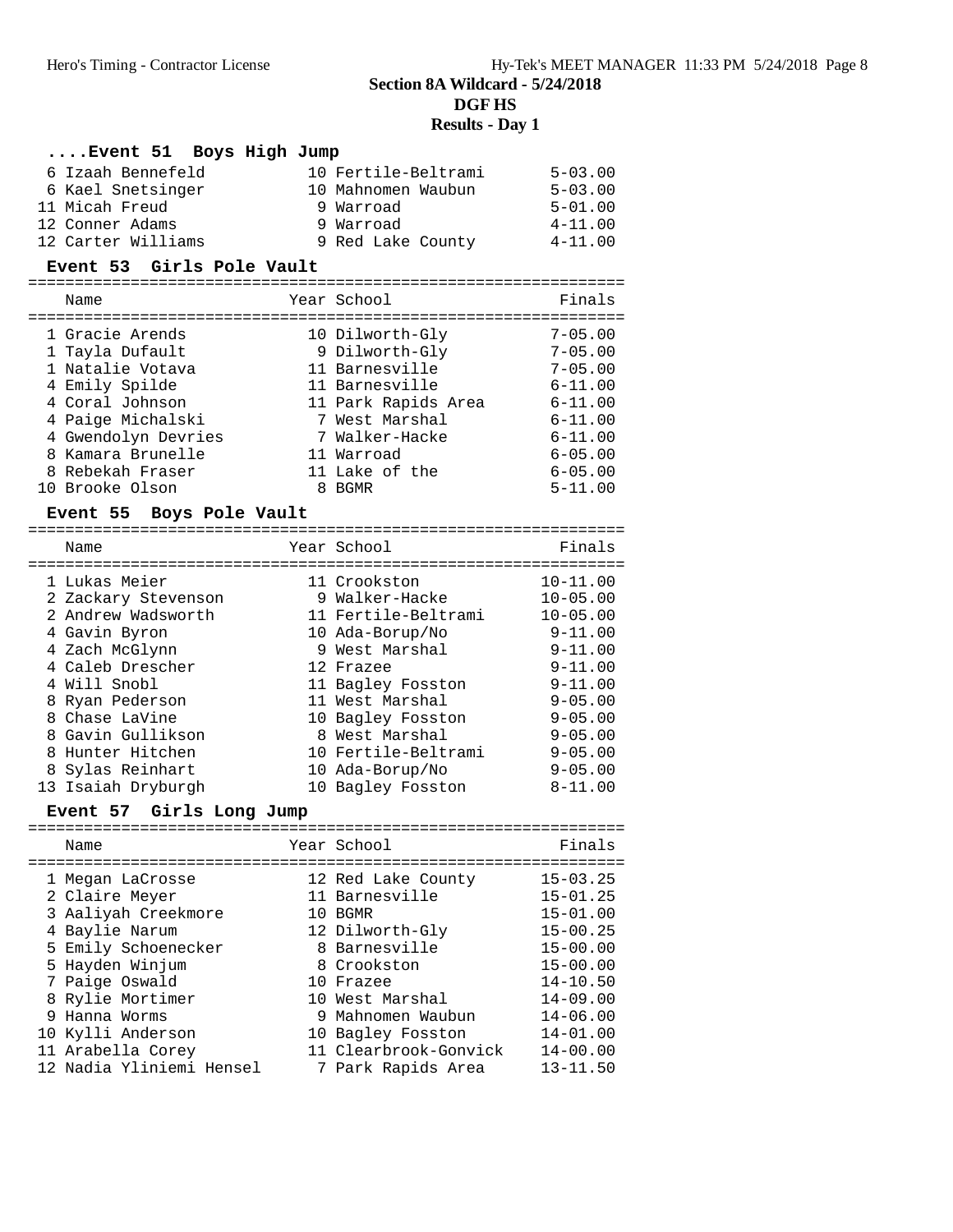|    | <b>Event 59</b><br>Boys Long Jump                   |                                                               |                                              |
|----|-----------------------------------------------------|---------------------------------------------------------------|----------------------------------------------|
|    | Name                                                | Year School                                                   | Finals                                       |
|    | 1 Shawn Skjold<br>2 Hunter Hed<br>3 Ethan Jorgensen | 10 United Clay-Becker<br>12 Walker-Hacke<br>10 Park Christian | $19 - 01.00$<br>$18 - 08.00$<br>$18 - 07.50$ |
|    | 4 Jake Reish<br>5 Noah Kiel                         | 11 Park Rapids Area<br>9 Crookston                            | $18 - 05.75$<br>$18 - 02.50$                 |
|    | 6 Koby Phongsavath<br>6 Jaiden Wangstad             | 11 Warroad<br>12 Bagley Fosston                               | $18 - 01.50$<br>$18 - 01.50$                 |
|    | 8 Cole Fleisher<br>9 Cameron Johnson                | 10 Frazee<br>10 Dilworth-Gly                                  | $18 - 01.00$<br>$17 - 11.00$                 |
| 10 | Bryce Kuznia<br>11 Kalvin Keomany                   | 12 East Grand Forks<br>10 Warroad                             | $17 - 10.00$<br>$17 - 07.50$                 |
|    | 11 Zachary Lykins                                   | 12 Bagley Fosston                                             | $17 - 07.50$                                 |

# **Event 61 Girls Triple Jump**

|   | Name              | Year School          | Finals       |
|---|-------------------|----------------------|--------------|
|   | 1 Claire Meyer    | 11 Barnesville       | $32 - 11.00$ |
|   | 2 Rylee Moore     | 8 Frazee             | $32 - 07.00$ |
|   | 3 Izabella Olson  | 8 United Clay-Becker | $31 - 02.00$ |
|   | 4 Andi Strege     | 11 Kittson Coun      | $31 - 00.00$ |
|   | 5 Emily Pederson  | 9 West Marshal       | $30 - 08.75$ |
|   | 6 Cynthia Loven   | 12 East Grand Forks  | $30 - 04.50$ |
|   | 7 Avery Kovar     | 11 East Grand Forks  | $30 - 03.50$ |
| 8 | Emma Dorman       | 9 Clearbrook-Gonvick | $29 - 00.50$ |
|   | 9 Abbie Strandlie | 8 Walker-Hacke       | $28 - 11.50$ |
|   | 10 Hailey Olson   | 9 Ada-Borup/No       | $28 - 08.50$ |
|   | 11 Riley Pike     | 7 Park Rapids Area   | $28 - 07.00$ |
|   | 12 Kenna Cook     | 8 Northome/Kel       | $27 - 07.50$ |

# **Event 63 Boys Triple Jump**

| Name                        | Year School         | Finals       |
|-----------------------------|---------------------|--------------|
|                             |                     |              |
| 1 Justin Wang               | 9 Dilworth-Gly      | $39 - 05.50$ |
| 2 Eli Sytsma                | 11 Pelican Rapids   | $39 - 00.50$ |
| 3 Joey Mark                 | 9 Barnesville       | $39 - 00.00$ |
| 4 Connor Thompson           | 12 Ada-Borup/No     | $38 - 08.00$ |
| 5 Kai Ashmoore              | 8 Walker-Hacke      | $37 - 03.00$ |
| 6 Avery Wolff               | 10 Park Rapids Area | $37 - 02.00$ |
| 7 Brady Wisk                | 8 Crookston         | $36 - 11.00$ |
| 8 Tai Baig                  | 10 Crookston        | $36 - 06.50$ |
| 9 Tom Hansen                | 10 Walker-Hacke     | $36 - 04.50$ |
| 10 Sergio Vela              | 9 West Marshal      | $35 - 09.50$ |
| 11 Connor Lambert           | 11 Red Lake County  | $35 - 07.00$ |
| 12 Jeremiah Engst           | 11 Park Rapids Area | $34 - 10.00$ |
| Event 65 Girls Discus Throw |                     |              |
|                             |                     |              |

| Name              | Year School           | Finals    |
|-------------------|-----------------------|-----------|
| 1 Madalyne Faldet | 12 Clearbrook-Gonvick | $97 - 07$ |
| 2 Jordan Anderson | 12 TrekNorth          | $96 - 01$ |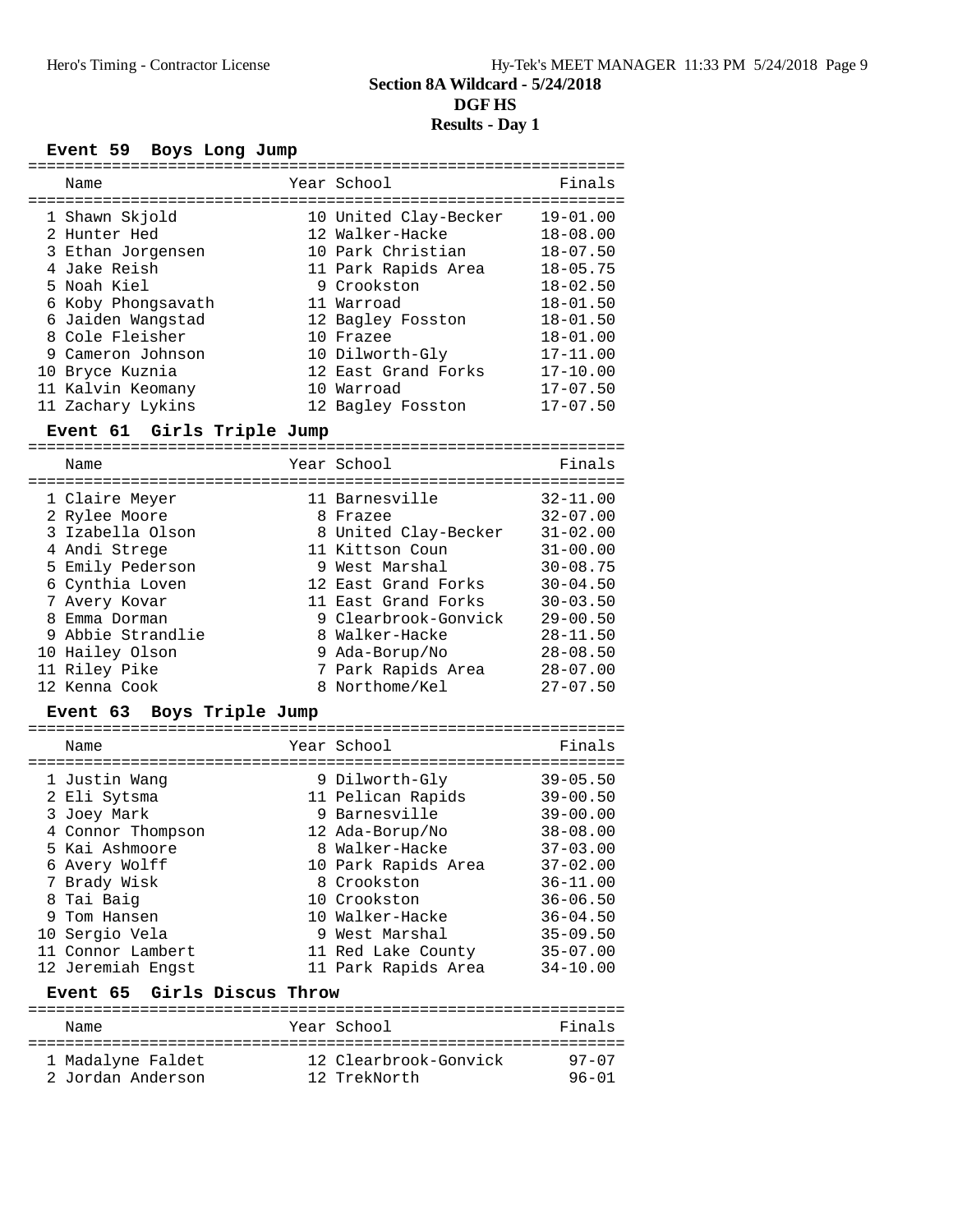# **....Event 65 Girls Discus Throw**

|  | 3 Jada Dillabough   | 11 Crookston          | $92 - 09$ |
|--|---------------------|-----------------------|-----------|
|  | 4 Amarah Dykema     | 12 Walker-Hacke       | $91 - 04$ |
|  | 5 Allison Lien      | 10 Park Christian     | $90 - 01$ |
|  | 6 Cora Willenbring  | 10 Park Rapids Area   | $89 - 06$ |
|  | 7 Leo Bring         | 8 BGMR                | $89 - 05$ |
|  | 8 Elora Passa       | 11 Barnesville        | $88 - 09$ |
|  | 9 Kaitlyn Todd      | 9 United Clay-Becker  | $86 - 06$ |
|  | 10 Maizey Gilbert   | 12 United Clay-Becker | $84 - 08$ |
|  | 11 Renata Novacek   | 9 Roseau              | $83 - 08$ |
|  | 11 Tabitha Anderson | 11 East Grand Forks   | $83 - 08$ |

# **Event 67 Boys Discus Throw**

| Name                | Year School           | Finals     |
|---------------------|-----------------------|------------|
| 1 Hunter Macziewski | 12 Dilworth-Gly       | $123 - 03$ |
| 2 Vincent Helmers   | 11 Frazee             | $118 - 09$ |
| 3 Matt Thompson     | 10 United Clay-Becker | $111 - 02$ |
| 4 Carson Haugrud    | 12 Pelican Rapids     | $110 - 08$ |
| 4 Jacob Davis       | 10 Warroad            | $110 - 08$ |
| 6 Jhett Pesch       | 11 East Grand Forks   | $109 - 09$ |
| 7 Kole Szczepanski  | 9 West Marshal        | $107 - 08$ |
| 8 Myles Smith       | 10 Fisher/EGF S       | $107 - 03$ |
| 9 Avery Wolff       | 10 Park Rapids Area   | $105 - 11$ |
| 10 Payton Hill      | 11 Park Rapids Area   | $103 - 00$ |
| 11 Devin Hopen      | 12 Walker-Hacke       | $102 - 03$ |
| 12 Bobbie Olson     | 11 Clearbrook-Gonvick | $101 - 11$ |

#### **Event 69 Girls Shot Put**

| Name                                                                                                                                                         | Year School                                                                                                                                                     | Finals                                                                                                                                       |
|--------------------------------------------------------------------------------------------------------------------------------------------------------------|-----------------------------------------------------------------------------------------------------------------------------------------------------------------|----------------------------------------------------------------------------------------------------------------------------------------------|
| 1 Eden Tofibam<br>2 Cole Mastley<br>3 Teaira Chandler<br>4 Bailey Halland<br>5 Casey Kremke<br>6 Leo Bring<br>7 Abby Hoehne<br>8 Vivian Coan<br>9 Ella Engen | 9 Park Christian<br>10 Nevis<br>12 West Marshal<br>12 United Clay-Becker<br>11 Park Christian<br>8 BGMR<br>11 Frazee<br>9 Grygla-Gatzke<br>8 Clearbrook-Gonvick | $31 - 07.50$<br>$31 - 06.00$<br>$31 - 05.00$<br>$30 - 04.75$<br>$29 - 06.25$<br>$29 - 05.00$<br>$29 - 04.75$<br>$29 - 04.00$<br>$29 - 00.00$ |
| 10 Sierra Woorlie<br>11 Morgan Welk                                                                                                                          | 10 Nevis<br>12 Walker-Hacke                                                                                                                                     | $28 - 11.50$<br>$28 - 09.50$                                                                                                                 |
| 12 Lydia Tessier                                                                                                                                             | 9 Warroad                                                                                                                                                       | $27 - 09.00$                                                                                                                                 |

#### **Event 71 Boys Shot Put**

| Year School<br>Name                                                                                                                                                                                                           | Finals                                                                                       |
|-------------------------------------------------------------------------------------------------------------------------------------------------------------------------------------------------------------------------------|----------------------------------------------------------------------------------------------|
| 12 Dilworth-Gly<br>1 Trevor Dufault<br>2 Jacob Lindemann<br>11 Roseau<br>3 Eric Mykleseth<br>10 Fisher/EGF S<br>4 Cole Montplaisir<br>12 Dilworth-Gly<br>5 Jacob Davis<br>10 Warroad<br>12 Pelican Rapids<br>5 Carson Haugrud | $44 - 11.50$<br>$43 - 00.50$<br>$42 - 09.50$<br>$41 - 11.50$<br>$41 - 05.50$<br>$41 - 05.50$ |